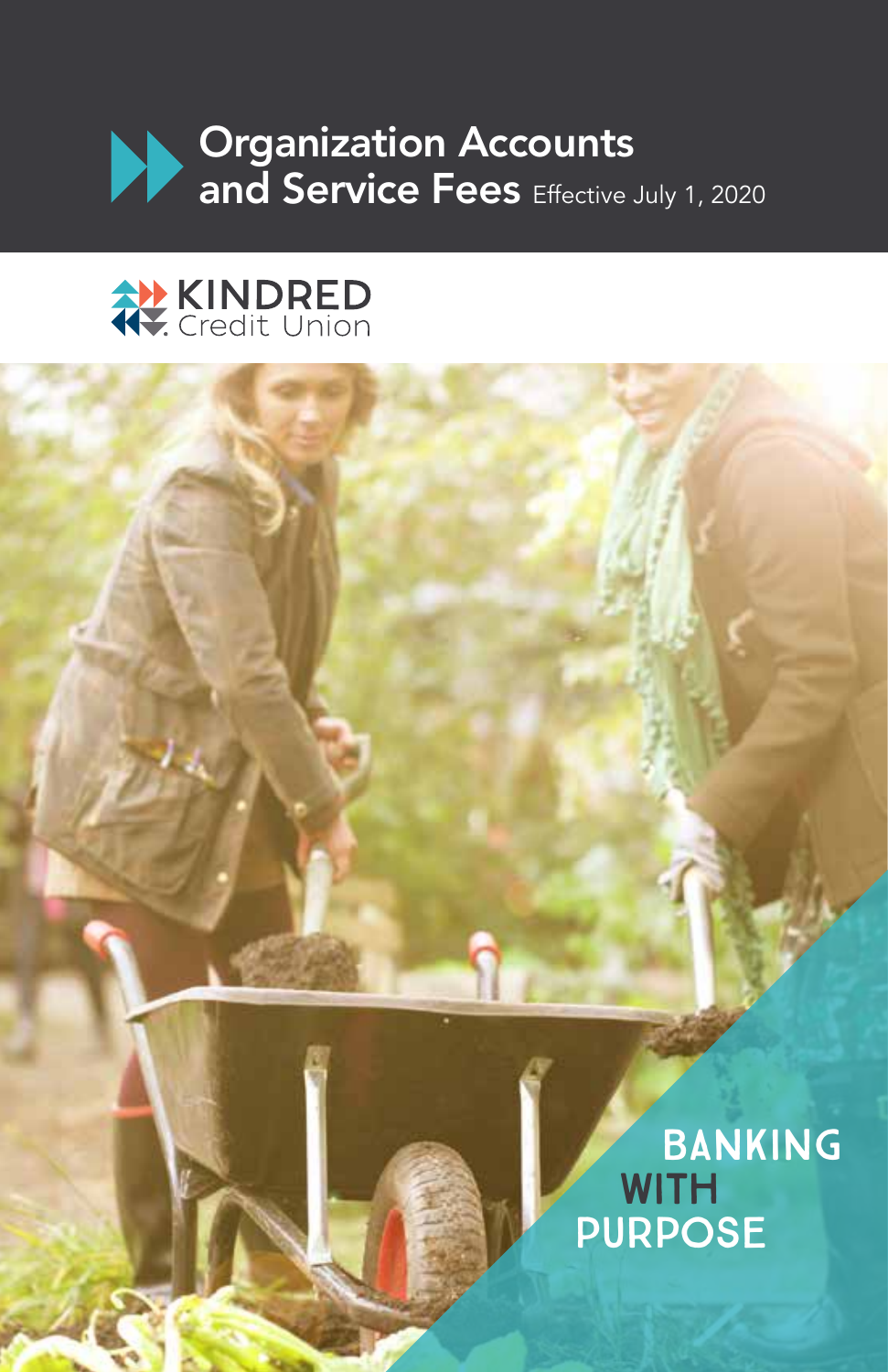# Banking tailored to you

At Kindred, we provide cooperative banking that connects values and faith with finances, inspiring peaceful, just, and prosperous communities. We understand that your banking preferences are as unique as you are. Our friendly staff pride themselves on knowing you and understanding your needs so that you receive the best service possible!

# Ways to bank

#### In-branch

If you prefer face-to-face interactions when you bank, we encourage you to use our in-branch services. Don't like reading your account transactions on a smartphone? Or maybe you choose not to own a computer? We will mail your account statements to your home at no charge!

#### ATM

Kindred has conveniently located ATMs at each of our branches. Your *MEMBER CARD®* debit card gives you access to your accounts at ATMs across Canada and around the world!

#### Drop Box

All of our branches have a Drop Box, much like a library book deposit. The Drop Box is available 24/7 and you can use it to deposit cash and cheques, as well as transfer slips, signed documents, and information for our Investment or Lending staff members. Simply place your deposit in an envelope and include a note with your name, member number, and the account you'd like your funds deposited into; ensure the envelope is sealed; and drop it in the depository.

### Mobile

Mobile App – The Kindred Mobile App is available on iPhone and Android™ devices. With a host of convenient features, including Deposit Anywhere™ which allows you to deposit your cheques with a snap, Mobile App is a fast and secure way to handle everyday banking wherever and whenever it suits you.

Mobile Web – An optimized version of kindredcu.com for any type of smartphone, allowing you to bank on-the-go! *MemberDirect*® Mobile Web delivers the same high level of security and functionality and you can easily access account activity and perform transactions without the need to pinch, scroll, or zoom.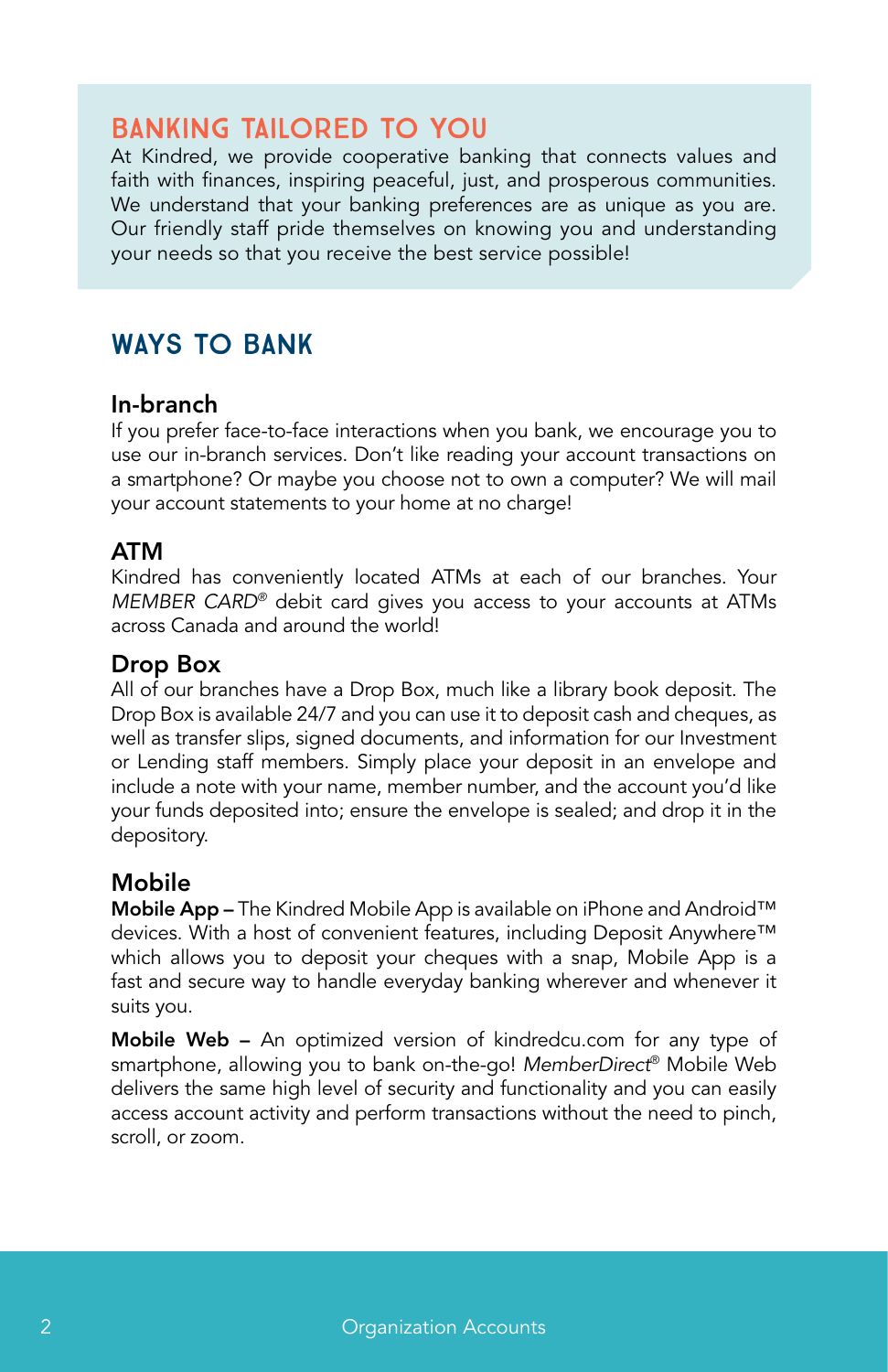### **Online**

Designed to meet the financial needs of small businesses, organizations, and agriculture operations, *MemberDirect* Small Business Online Banking is a smart, simple, and seamless platform that allows you to access your account when you are on the move or at your desk.

#### Phone

Bank at your convenience using a touch-tone phone with *MemberDirect* Phone Banking available 24 hours a day, 7 days a week. Simply phone 1.844.320.5380.

### Extended Area Services

Because we're committed to our rural communities, we have four drop boxes where rural members can make non-cash deposits. We offer toll-free phone numbers and provide postage-paid envelopes to our distance members.

### Personal Access Code for Banking

Mobile, Online, and Phone Banking require a Personal Access Code (PAC). If you don't know your PAC, or have forgotten, please call or visit your local branch.

#### How is Kindred different?

Our values of compassion, integrity, and stewardship are at the core of what we do at Kindred. Please visit kindredcu.com or speak with your local branch staff for details about our many values-based products that can positively impact your organization including: Cemetery Trusts; Church Builder GICs, and Kindred Charitable Fund!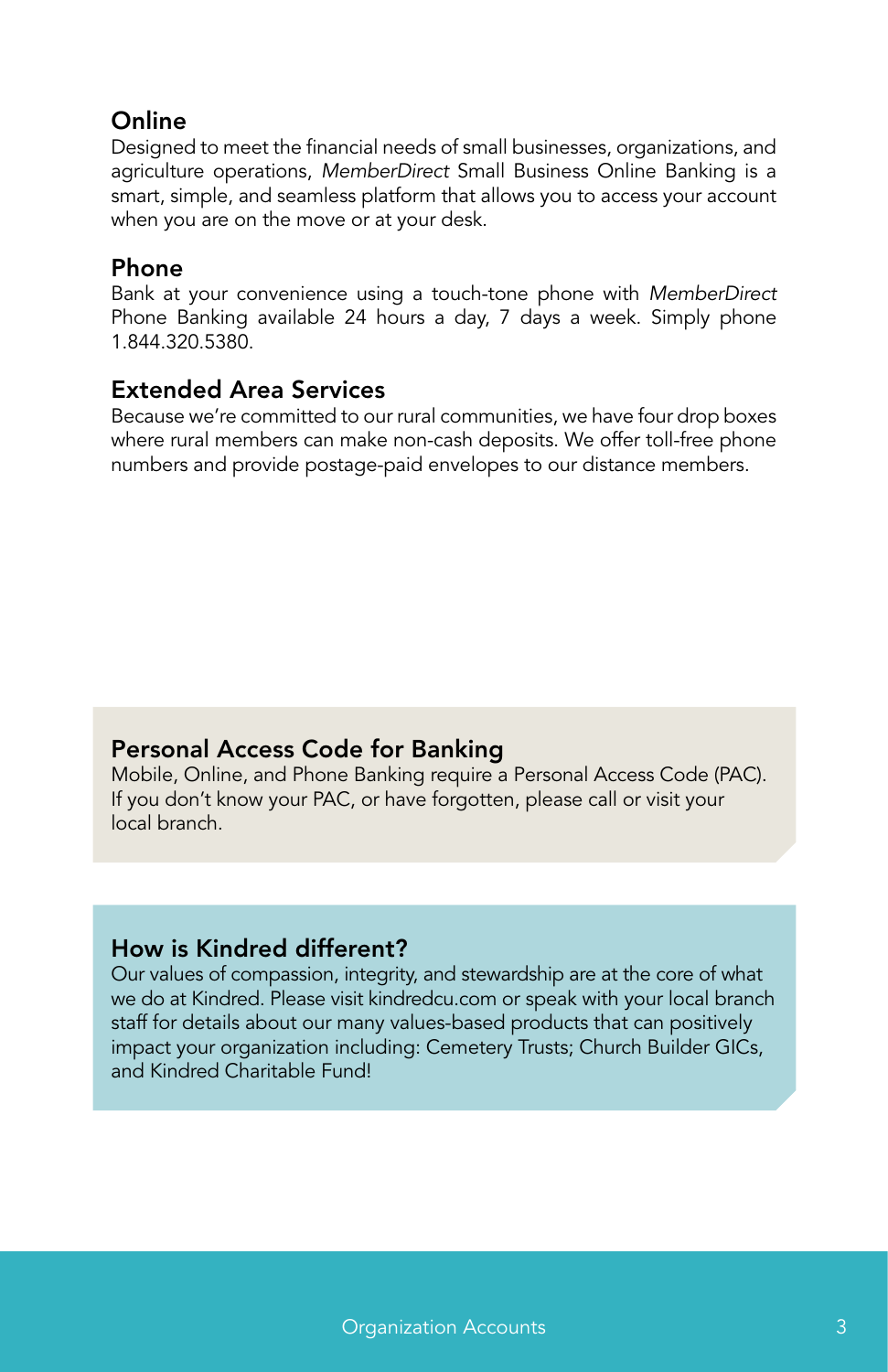# Organization accounts

These accounts are available for organizations, not-for-profit corporations, associations, or co-operative entities that reflect community-minded values consistent with those of the credit union.

Recognizing the positive impact our organization members have in our communities, we are pleased to provide Organization Account services at *50% of our business service fees* for these commonly used daily transactions:

| <b>ATM Withdrawal</b>                              | <b>Business Account</b><br><b>Service Fee</b> |
|----------------------------------------------------|-----------------------------------------------|
| <b>ACCULINK/THE EXCHANGE ATMs</b>                  | \$0.80                                        |
| Interac® network ATMs                              | \$1.00                                        |
| US and International (Plus and THE EXCHANGE ATMs)  | \$3.00                                        |
| <b>Bill Payments</b>                               |                                               |
| In branch                                          | \$1.50                                        |
| MemberDirect <sup>®</sup> Online and Phone banking | \$0.80                                        |
| Kindred ATM                                        | \$0.80                                        |
| <b>Cheques</b>                                     |                                               |
| Cheque clearing (includes pre-authorized cheques)  | \$0.85                                        |
| Cheque images returned with statement              | $$0.50/$ cheque                               |
| <b>Electronic Item Clearing</b>                    |                                               |
| Interac Online Payment                             | \$0.80                                        |
| Interac Point-of-Sale purchase                     | \$0.80                                        |
| Pre-Authorized Debit (PAD) transaction             | \$0.80                                        |
| <b>Transfer Funds</b>                              |                                               |
| Interac eTransfer (sending funds)                  | \$0.80                                        |

## Church and Charitable Organization **ACCOUNTS**

Primary Church memberships and Canada Revenue Agency (CRA) registered charities will continue to receive daily transactions at no charge.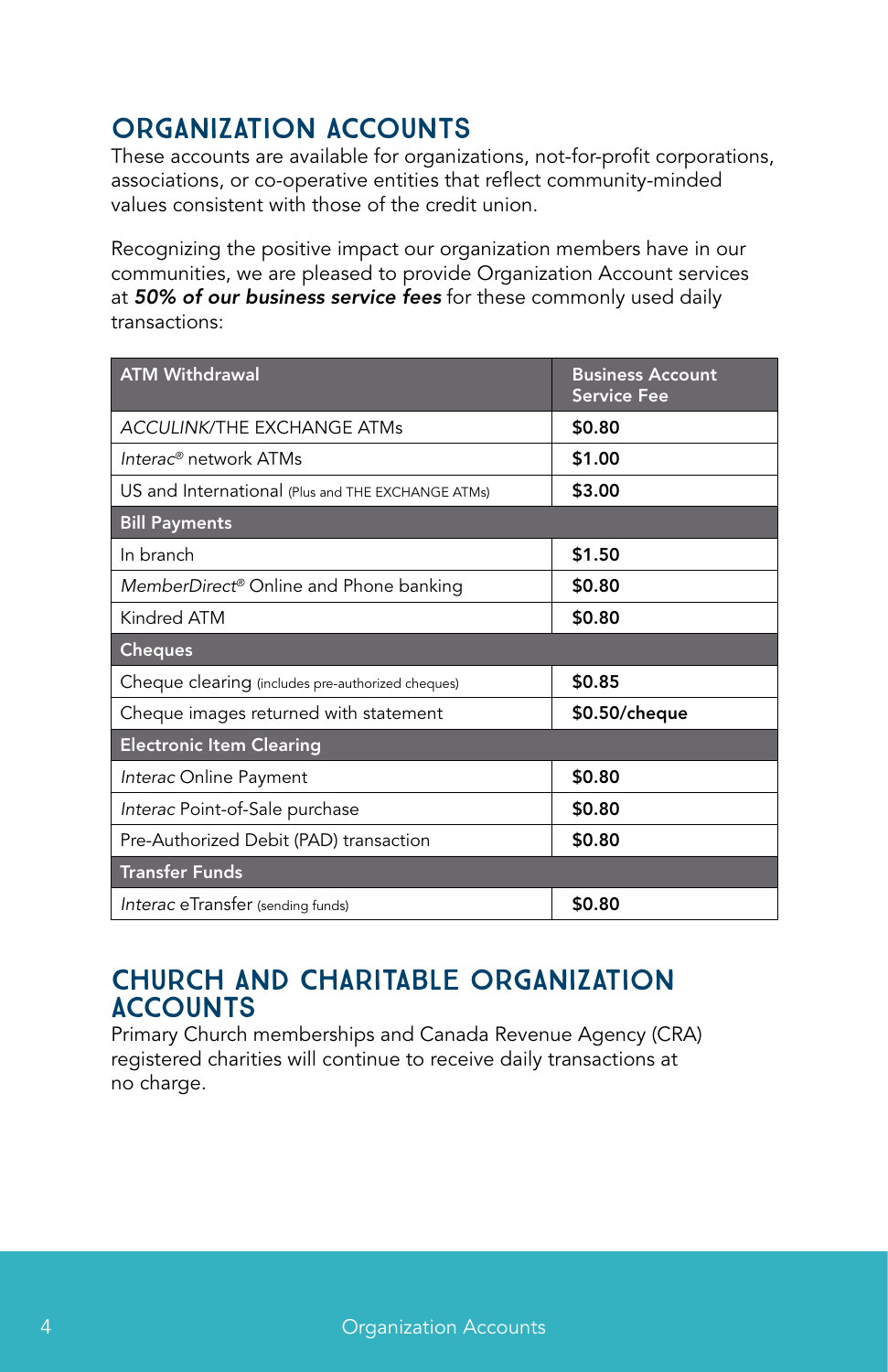# Chequing Account

#### Organization Chequing Account

This pay-as-you-go account lets your organization pay for services as you use them. Interest is earned based on the minimum daily balance.

## Savings Accounts

Interest on all savings accounts is calculated daily and paid monthly.

### *CUBILL®* Savings

This tiered savings account earns interest based on the minimum daily balance. On balances between \$10,000 and \$49,999 interest is earned at the tiered rate on the entire amount. Balances of \$50,000 and over earn a premium rate on the amount within the tier.

### High Interest Savings Account

This account allows access to money when you need it. Get ONE free debit (withdrawal, transfer, bill payment, or electronic debit) per month; additional debits are \$5.00. No minimum deposit required.

### Plan 24 Savings

This interest-bearing savings account pays interest based on the minimum daily balance. You can make periodic withdrawals without losing interest income.

### USD Account

This account offers tiered daily interest savings in US Dollars (USD). There is an option to write cheques in USD; a US\$1.50 fee applies for each US cheque cleared, with a minimum monthly fee of US\$5.00.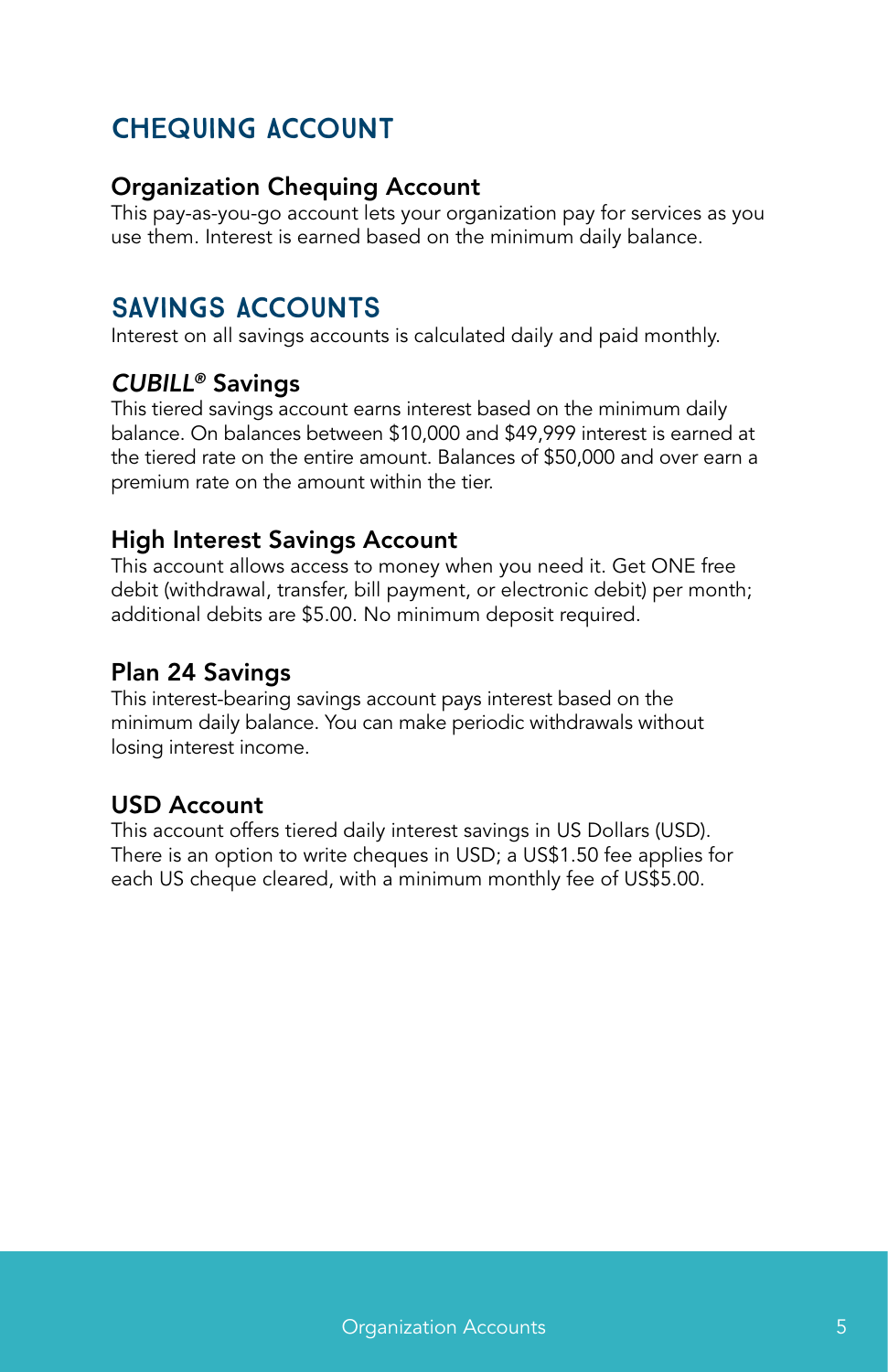# Additional daily banking products

#### Mastercard® Credit Cards

From Tap & Go®, AutoPay, and Zero Liability fraud and purchase protection, to rewards and cash-back, Kindred's suite of Business and Personal Mastercard credit cards work as hard as you do.

### Did you know?

For every dollar you spend on your Mastercard, we contribute to the Kindred Charitable Fund. It's just another way we're #BankingWithPurpose!

For more information on Kindred's suite of Mastercard credit cards, visit kindredcu.com/Mastercard.

# Guidelines for Setting Service Fees

#### Kindred's Board of Directors has established the following four guidelines for setting service fees:

- 1. Members using the same service are to receive fair and equitable treatment.
- 2. Members in extraordinary circumstances may receive extraordinary consideration.
- 3. It is important that members perceive service fees as fair and competitive, and that value is received for the service rendered, including paying their fair share of costs for the services used.
- 4. Charges and fees may be set to stimulate the usage of certain services or to deter undesirable practices, such as the writing of NSF cheques.

*NOTE: This service fee schedule includes the most common fees; other service fees may apply. Call or visit your local branch if you have any questions.* 

*All fees are charged in the currency of the account.*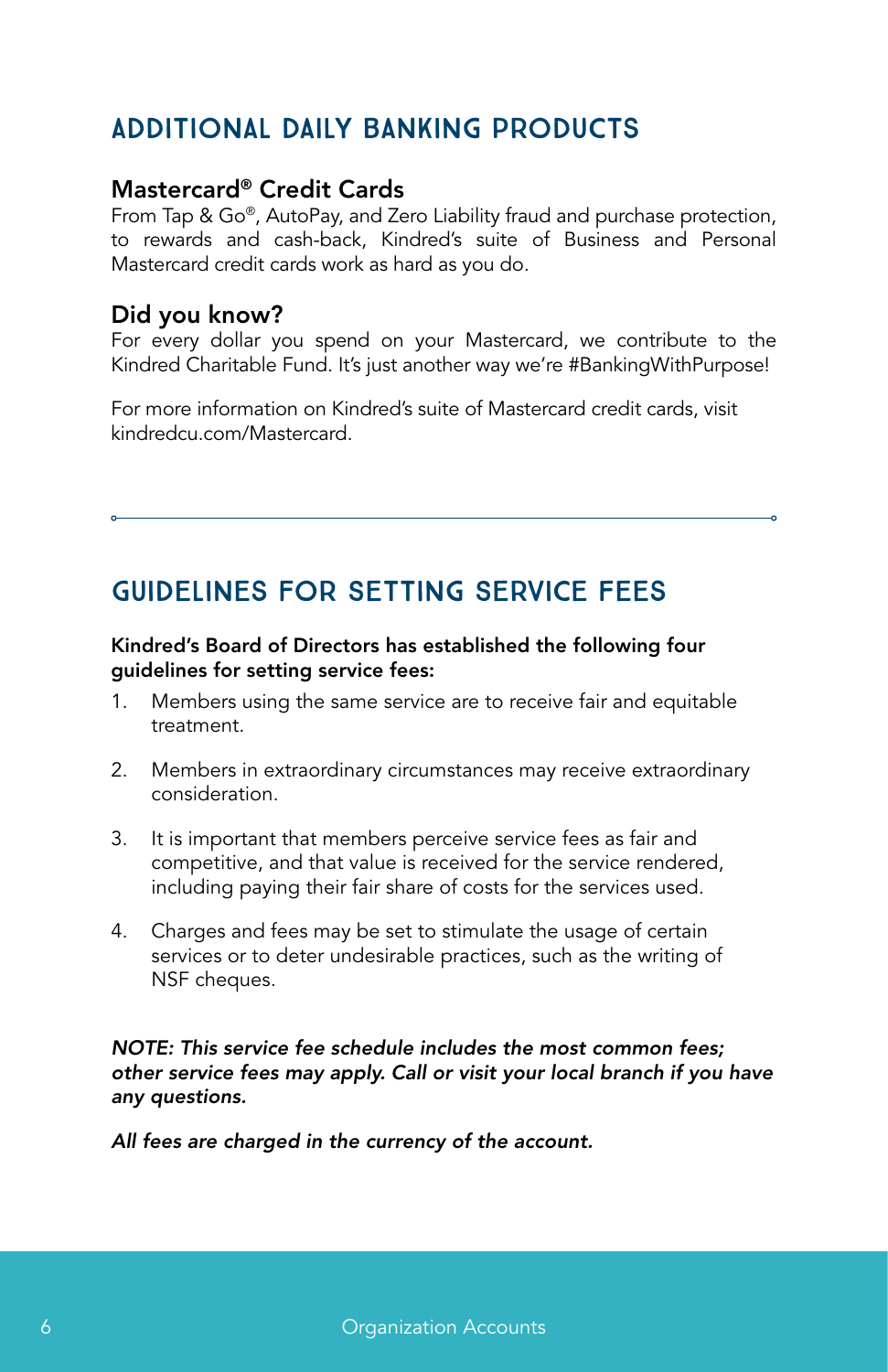|                                                                                | Organization<br><b>Accounts</b>        | <b>Church and CRA</b><br>Accounts <sup>5</sup>           |
|--------------------------------------------------------------------------------|----------------------------------------|----------------------------------------------------------|
| <b>Account and Funds Confirmation</b>                                          |                                        |                                                          |
| Account research.                                                              | $$10.00 -$<br>$$20.00/hr^2$            | $$10.00 -$<br>\$20.00/hr <sup>2</sup>                    |
| Auditor's Confirmation<br>(requested by member or accountant)                  | \$30.00 <sup>2</sup>                   | \$30.00                                                  |
| Credit Inquiry (requested by member).                                          | $$15.00^2$$                            | \$15.00 <sup>2</sup>                                     |
| Verification of Account Balances (written).<br>Verification of Funds Available | $$20.00^2$$                            | $$20.00^2$                                               |
| (auction day verification).                                                    | $$25.00 -$<br>\$75.00 <sup>2</sup>     | $$25.00 -$<br>\$75.00 <sup>2</sup>                       |
| <b>Automated Funds Transfer (AFT)</b>                                          |                                        |                                                          |
| Additional originator IDs                                                      | \$75.00 <sup>2</sup>                   | $$50.00^2$                                               |
| Automatic release .<br>Direct deposit or PAD transaction                       | $$45.00/m$ onth <sup>2</sup>           | $$30.00/m$ onth <sup>2</sup>                             |
| (per transaction over 200).                                                    | \$0.10 <sup>2</sup>                    | $$0.10^2$                                                |
| File traces, recalls, and error corrections                                    | \$20.002,10                            | $$20.00^{2,10}$                                          |
| Manual release/upload of AFT file                                              | $$25.00^{2,11}$                        | $$15.00^{2,11}$                                          |
| Rejected AFT (per transaction)                                                 | $$10.00^2$                             | $510.00^2$                                               |
| $Set-up$ .                                                                     | $5150.00^2$                            | \$100.00 <sup>2</sup><br>$\mathbb{Z}^2$ . $\mathbb{Z}^2$ |
| 2-Step Security: Hard Token                                                    | \$10.00 <sup>2</sup>                   | $$10.00^2$                                               |
| (New and replacements)                                                         | plus shipping fees                     | plus shipping fees                                       |
| 2-Step Security: Soft Token                                                    | No charge<br>$\mathbb{R}^{\mathbb{Z}}$ | No charge                                                |
| Automated Teller Machine (ATM)<br>Deposits, Transfers, and Inquiries           |                                        |                                                          |
| Kindred, ACCULINK®/THE EXCHANGE® ATMs                                          | No charge a                            | No charge                                                |
| $ATM$ Withdrawals $^1$                                                         |                                        |                                                          |
| Kindred ATMs.                                                                  | . No charge .                          | No charge                                                |
| ACCULINK/THE EXCHANGE ATMs                                                     | \$0.40<br>$\mathbb{R}^n$ . The set     | No charge                                                |
| Interac® network ATMs                                                          | \$0.50.                                | No charge                                                |
| US and international (Plus and THE EXCHANGE ATMs)                              | \$1.50                                 | No charge                                                |
| Bill Payments <sup>1</sup>                                                     |                                        |                                                          |
| In branch                                                                      | $$0.75$ .                              | No charge                                                |
| Kindred ATM                                                                    | \$0.40                                 | No charge                                                |
| MemberDirect® Online and Phone banking.                                        | \$0.40                                 | No charge                                                |
| Payment trace.                                                                 | \$20.00                                | \$20.00                                                  |

## **Organization Service Fees** 7 **7**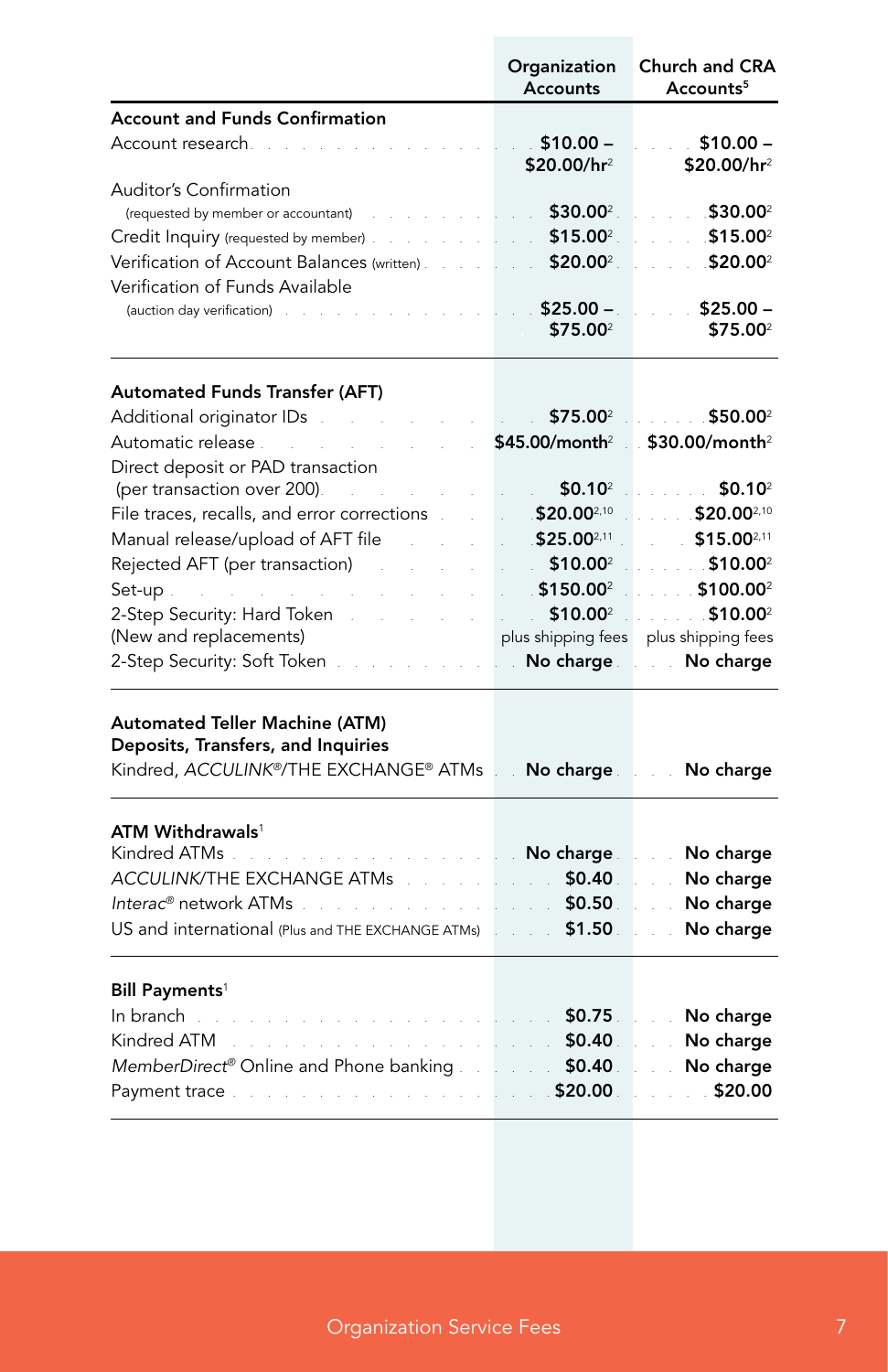|                                                                                                                                                                                                         | Organization<br><b>Accounts</b>  | <b>Church and CRA</b><br>Accounts <sup>5</sup> |
|---------------------------------------------------------------------------------------------------------------------------------------------------------------------------------------------------------|----------------------------------|------------------------------------------------|
| Cards                                                                                                                                                                                                   |                                  |                                                |
| Member Card replacement and a series of the state of \$10.00 and                                                                                                                                        |                                  | 510.00                                         |
| Member Card PIN change at Kindred ATM [11] No charge [11] No charge                                                                                                                                     |                                  |                                                |
| <b>Cheques</b>                                                                                                                                                                                          |                                  |                                                |
| Canadian cheque payable in $\text{USD}^3$ and $\text{S}$ and $\text{S}$ <b>10.00</b>                                                                                                                    |                                  | \$10.00                                        |
| Certified cheque                                                                                                                                                                                        |                                  |                                                |
| Member New                                                                                                                                                                                              | \$7.50                           | \$7.50                                         |
| Non-member                                                                                                                                                                                              | \$25.00                          | \$25.00                                        |
| Chargebacks (cheques returned to member)                                                                                                                                                                | $\frac{1}{2}$ \$5.00             | \$5.00                                         |
| Cheque clearing (includes pre-authorized cheques)                                                                                                                                                       |                                  |                                                |
| Business.<br>$\label{eq:2.1} \frac{1}{2} \int_{0}^{2\pi} \frac{1}{2} \left( \frac{1}{2} \int_{0}^{2\pi} \frac{1}{2} \left( \frac{1}{2} \int_{0}^{2\pi} \frac{1}{2} \right) \frac{1}{2} \right) \, d\mu$ | 50.425                           | No charge                                      |
| USD account<br>and the state of the state of the                                                                                                                                                        | $\sim$ 51.50 $\sim$ 51.50 $\sim$ | \$1.50                                         |
| Cheque images returned with statement and a                                                                                                                                                             | \$0.25/chq                       | No charge                                      |
| Cheque order                                                                                                                                                                                            |                                  |                                                |
| n<br>San Antar San Antar San A<br>Counter cheques <sup>4</sup>                                                                                                                                          | $$1.00$ each <sup>2</sup>        | ∴ \$1.00 each                                  |
| Personalized.                                                                                                                                                                                           | <b>Cost varies</b>               | <b>Cost varies</b>                             |
| Copy of cheque deposited by member.                                                                                                                                                                     | \$20.00/hr                       | \$20.00/hr                                     |
|                                                                                                                                                                                                         | (min. \$10.00) <sup>2</sup>      | (min. \$10.00) <sup>2</sup>                    |
| Copy of cheque written by member<br>(for first cheque/for each cheque thereafter)                                                                                                                       | $$2.50/\$1.50^2$                 | \$2.50/\$1.50 <sup>2</sup>                     |
| Stop cheque                                                                                                                                                                                             |                                  |                                                |
| $In-branch$                                                                                                                                                                                             | \$12.50                          | \$12.50<br>$\frac{1}{2}$                       |
| MemberDirect online                                                                                                                                                                                     | \$8.50                           | \$8.50                                         |
| Unencoded cheque                                                                                                                                                                                        |                                  |                                                |
| Member                                                                                                                                                                                                  | 55.00                            | \$5.00                                         |
| Non-member                                                                                                                                                                                              | \$10.00                          | \$10.00                                        |
| <b>Collection Items</b>                                                                                                                                                                                 |                                  |                                                |
| Foreign currency items and a series and a series of                                                                                                                                                     | $$50.00^2$ .                     | \$50.00 <sup>2</sup>                           |
| an an India<br>Letter handling fee                                                                                                                                                                      | \$20.00 <sup>2</sup>             | $$20.00^2$                                     |
|                                                                                                                                                                                                         |                                  |                                                |
| Deposits, Withdrawals, and Transfers <sup>1</sup>                                                                                                                                                       |                                  |                                                |
| In branch<br>and a state<br><b>Experience of the Charge Constitution Charge</b>                                                                                                                         |                                  |                                                |
| Foreign Currency USD in branch <b>Exercise 2008</b> No Charge <b>No Charge No Charge</b>                                                                                                                |                                  |                                                |
| Other Foreign Currency in branch.<br>a sa salawa                                                                                                                                                        | 515.00                           | \$15.00                                        |
| Drafts <sup>1,9</sup>                                                                                                                                                                                   |                                  |                                                |
| Canadian                                                                                                                                                                                                | \$7.50                           | \$7.50                                         |
| International                                                                                                                                                                                           | \$7.50                           | \$7.50                                         |
| US Dollars.                                                                                                                                                                                             | \$7.50.                          | \$7.50                                         |
|                                                                                                                                                                                                         |                                  |                                                |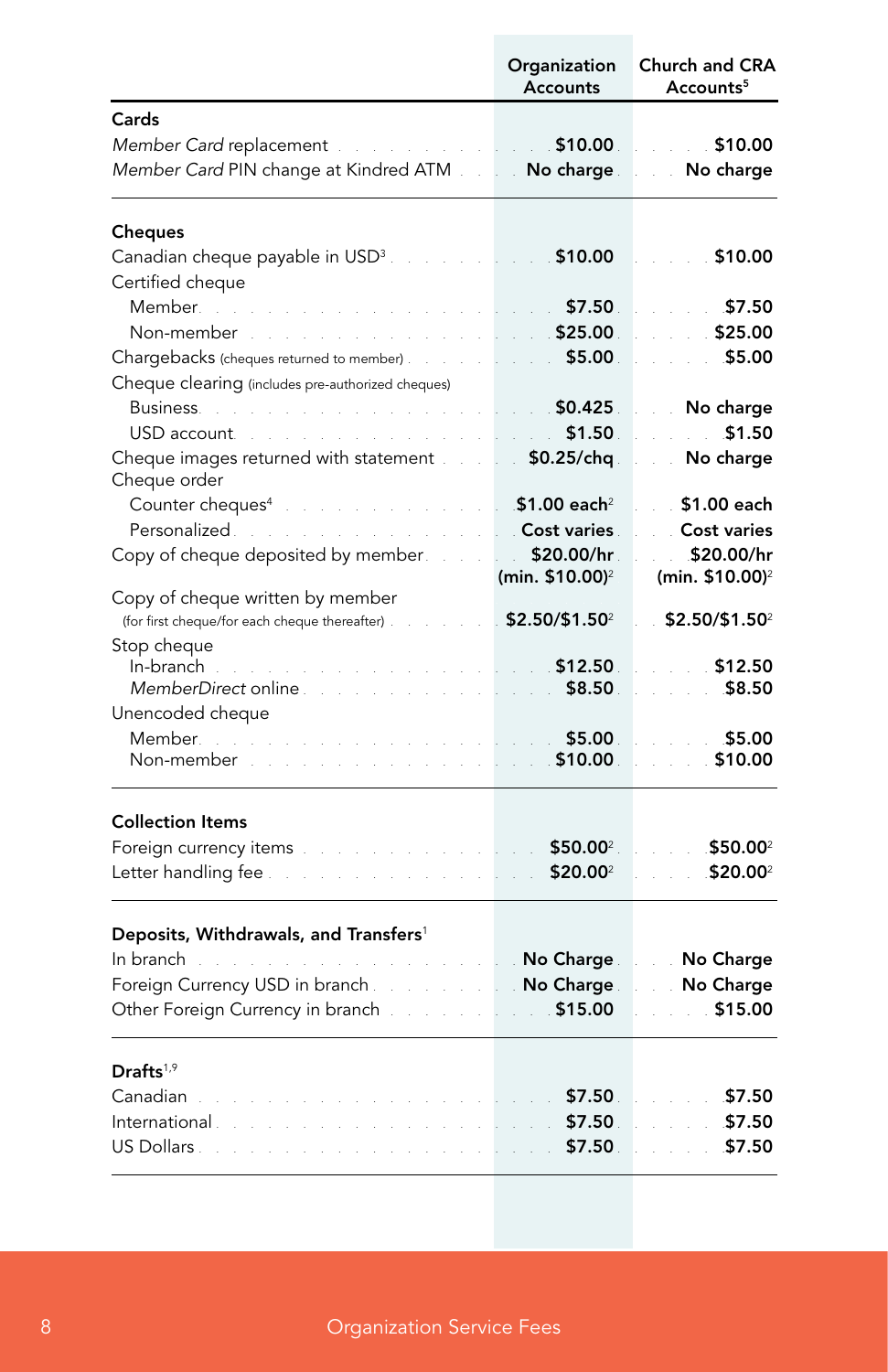|                                                                                                                                                                                                                                | Organization<br><b>Accounts</b>                                     | <b>Church and CRA</b><br>Accounts <sup>5</sup> |
|--------------------------------------------------------------------------------------------------------------------------------------------------------------------------------------------------------------------------------|---------------------------------------------------------------------|------------------------------------------------|
| Electronic Item Clearing <sup>1</sup>                                                                                                                                                                                          |                                                                     |                                                |
| Interac Online Payment Alberta Alberta and Alberta Alberta Alberta Alberta Alberta Alberta Alberta Alberta Alb                                                                                                                 | \$0.40                                                              | . No Charge                                    |
| Interac Point-of-Sale purchase and a summary state                                                                                                                                                                             | \$0.40                                                              | . No Charge                                    |
| Pre-Authorized Debit (PAD)                                                                                                                                                                                                     |                                                                     |                                                |
| PAD transaction.                                                                                                                                                                                                               | \$0.40                                                              | No Charge                                      |
| Reimbursement claim.                                                                                                                                                                                                           | \$7.00                                                              | \$7.00<br>and a                                |
| Trace and a series of                                                                                                                                                                                                          | \$20.00                                                             | \$20.00                                        |
| Stop payments.                                                                                                                                                                                                                 | \$12.50                                                             | \$12.50                                        |
| MemberDirect online.                                                                                                                                                                                                           | \$8.50<br>$\mathcal{L}^{\text{max}}$ and $\mathcal{L}^{\text{max}}$ | \$8.50                                         |
| <b>Loans and Mortgages</b>                                                                                                                                                                                                     |                                                                     |                                                |
| Business Line of Credit maintenance fee                                                                                                                                                                                        | $\overline{\phantom{a}}$ tiered $\overline{\phantom{a}}$            | tiered $^6$                                    |
| Construction mortgage                                                                                                                                                                                                          |                                                                     |                                                |
| administration/handling fee (per draw)                                                                                                                                                                                         | \$125.00                                                            | \$125.00                                       |
| Non-processed loan payment<br>$\mathcal{L}^{\mathcal{L}}$ and $\mathcal{L}^{\mathcal{L}}$<br><b>Contractor</b>                                                                                                                 | \$5.00<br><b>Contract</b>                                           | \$5.00                                         |
| Late loan payment (per transfer)                                                                                                                                                                                               | $\sim 10.00$ .                                                      | \$10.00                                        |
| Letter of Credit.                                                                                                                                                                                                              | greater of                                                          | greater of                                     |
|                                                                                                                                                                                                                                | \$200.00 or                                                         | \$200.00 or                                    |
|                                                                                                                                                                                                                                | 1/8 of 1% of                                                        | 1/8 of 1% of                                   |
|                                                                                                                                                                                                                                | authorized                                                          | authorized                                     |
|                                                                                                                                                                                                                                | amount                                                              | amount                                         |
| Missing Reports fee                                                                                                                                                                                                            | . \$100.00 to                                                       | \$100.00 to                                    |
|                                                                                                                                                                                                                                | \$200.00                                                            | \$200.00                                       |
| Mortgage payout processing fee.                                                                                                                                                                                                | \$200.00                                                            | \$200.00                                       |
| Mortgage renewal and a serious contract of                                                                                                                                                                                     | \$50.00                                                             | \$50.00                                        |
| Mortgage renewal late charge<br>$\sim$                                                                                                                                                                                         | \$75.00                                                             | \$75.00                                        |
| Multiple Loan Advances (first three advances are free) <sup>7</sup><br>PPSA                                                                                                                                                    | \$50.00                                                             | \$50.00                                        |
| Amendments                                                                                                                                                                                                                     | <b>\$20.00</b>                                                      | \$20.00                                        |
| Partial discharge.                                                                                                                                                                                                             | \$20.00                                                             | \$20.00                                        |
| Registration <sup>3</sup> .                                                                                                                                                                                                    | \$75.00 to                                                          | \$75.00 to                                     |
|                                                                                                                                                                                                                                | \$150.00                                                            | \$150.00                                       |
| <b>Search</b> (requested by the member)                                                                                                                                                                                        | \$25.00 <sup>2</sup><br>$\mathcal{L}^{\text{max}}$                  | \$25.00 <sup>2</sup>                           |
| Property search prior to re-advancement<br>of collateral mortgage<br>and a state                                                                                                                                               | \$44.00                                                             | \$44.00                                        |
| Registration of mortgage discharge fee                                                                                                                                                                                         |                                                                     |                                                |
| (per charge) and a substantial contract of the contract of the contract of the contract of the contract of the contract of the contract of the contract of the contract of the contract of the contract of the contract of the | \$175.00                                                            | \$175.00                                       |
| Membership                                                                                                                                                                                                                     |                                                                     |                                                |
| Inactive notice / Dormant membership and all                                                                                                                                                                                   | <b>Cost varies</b>                                                  | <b>Cost varies</b>                             |
| Membership closure <b>Membership</b>                                                                                                                                                                                           | \$25.00                                                             | \$25.00                                        |
| Relocate to another Kindred branch                                                                                                                                                                                             | . No charge .                                                       | No charge<br>$\mathcal{L}^{\mathcal{L}}$       |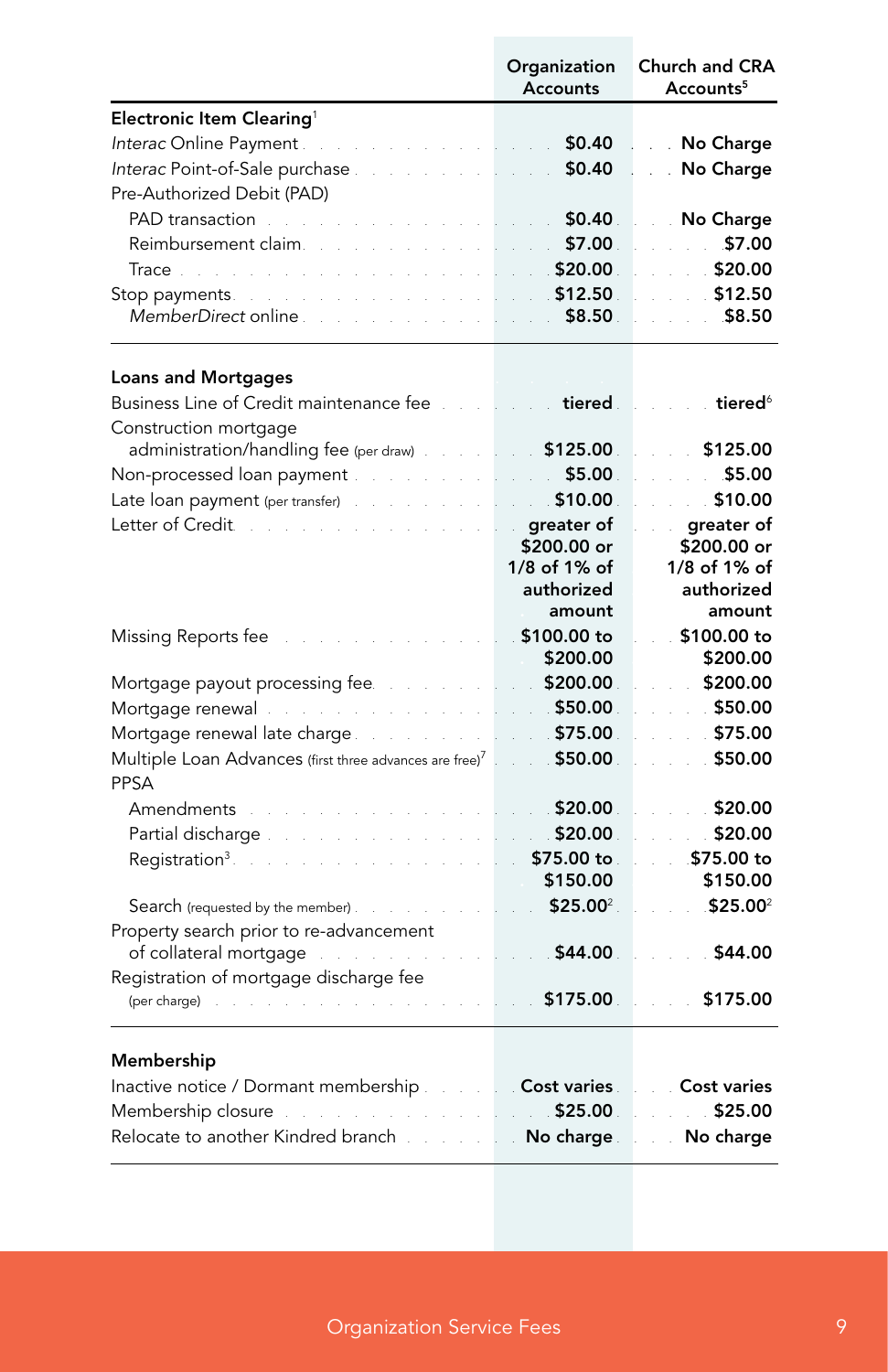|                                                                                                                                                                                                                                | Organization<br><b>Accounts</b>        | <b>Church and CRA</b><br>Accounts <sup>5</sup>                                     |
|--------------------------------------------------------------------------------------------------------------------------------------------------------------------------------------------------------------------------------|----------------------------------------|------------------------------------------------------------------------------------|
| <b>Other Services</b>                                                                                                                                                                                                          |                                        |                                                                                    |
| Farm record book.<br>$\sim 10^{-1}$ .<br>$\sim$                                                                                                                                                                                | $510.00$ .                             | \$10.00                                                                            |
| Postdated Items.<br>a sa salawa                                                                                                                                                                                                | <b>No charge</b>                       | No charge                                                                          |
| <b>Overdraft Protection</b>                                                                                                                                                                                                    |                                        |                                                                                    |
| Coverdraft Transfer (per day when utilized). The state of the state $$5.00$                                                                                                                                                    |                                        | \$5.00                                                                             |
| Item returns                                                                                                                                                                                                                   |                                        |                                                                                    |
| NSF item                                                                                                                                                                                                                       | \$5.00                                 | \$5.00                                                                             |
| NSF item (item returned).                                                                                                                                                                                                      | \$45.00                                | \$45.00                                                                            |
| For other reasons <sup>3</sup>                                                                                                                                                                                                 | $\sim$ $\sim$ 57.00                    | \$7.00                                                                             |
| Transfer – manual                                                                                                                                                                                                              | \$10.00                                | \$10.00                                                                            |
| Unauthorized penalty<br>and a string                                                                                                                                                                                           | 24% interest                           | 24% interest                                                                       |
| Safety Deposit Boxes (measured in inches)                                                                                                                                                                                      |                                        |                                                                                    |
| $1.5 \times 5$<br>and the state of the state of the state of the state of the state of the state of the state of the state of the<br>$\sim 100$                                                                                | $$40.00^2$<br>.                        | $$40.00^2$                                                                         |
| $2.5 \times 5$                                                                                                                                                                                                                 | \$50.00 <sup>2</sup><br>i.             | \$50.00                                                                            |
| $3.25 \times 5$ .                                                                                                                                                                                                              | \$60.002                               | \$60.002                                                                           |
| $2.5 \times 10$ .                                                                                                                                                                                                              | \$70.00 <sup>2</sup>                   | \$70.002                                                                           |
| $5 \times 5$                                                                                                                                                                                                                   | \$70.00 <sup>2</sup><br><b>College</b> | \$70.002                                                                           |
| $10 \times 5$                                                                                                                                                                                                                  | $$105.00^2$                            | $$105.00^2$                                                                        |
| Box maintenance                                                                                                                                                                                                                |                                        |                                                                                    |
| Drilling fee                                                                                                                                                                                                                   | \$200.00                               | \$200.00                                                                           |
| Replacement key.<br>and the second control of                                                                                                                                                                                  | \$25.00                                | \$25.00                                                                            |
| <b>Statements</b>                                                                                                                                                                                                              |                                        |                                                                                    |
| Current transaction print-out the state of                                                                                                                                                                                     | $\sim$ $\sim$ \$2.00                   | $\sim$ \$2.00                                                                      |
| MemberDirect e-Statement                                                                                                                                                                                                       | . No charge                            | <b>No charge</b>                                                                   |
| Mini-Statement at Kindred ATM.                                                                                                                                                                                                 | No charge                              | <b>No charge</b>                                                                   |
| Monthly or quarterly and the service of the Monthly                                                                                                                                                                            | No charge                              | No charge<br>$\mathbb{R}^{n}$ .                                                    |
| Replacement copy (printed in branch) and a set of                                                                                                                                                                              | 5.00                                   | \$5.00                                                                             |
| Replacement copy (special order) and a settled and a settled and a settled and a settled and a settled and a settled and a settled and a settled and a settled and a settled and a settled and a settled and a settled and a s | \$20.00                                | \$20.00                                                                            |
| Transfer Funds <sup>1</sup>                                                                                                                                                                                                    |                                        |                                                                                    |
| Account transfer to other financial institution                                                                                                                                                                                | \$30.00                                | \$30.00                                                                            |
| Between accounts <sup>8</sup>                                                                                                                                                                                                  |                                        |                                                                                    |
| In branch or by telephone and a serious contact the branch or by telephone and a serious contact the                                                                                                                           | No charge No.                          | Mo charge<br>$\mathcal{L}$                                                         |
| MemberDirect online and phone banking .                                                                                                                                                                                        | . No charge .                          | No charge                                                                          |
| Interac eTransfer<br>$-$ receive funds.<br>- send or request funds.                                                                                                                                                            | No charge<br>$\sim 50.40$              | No charge<br>$\mathcal{L}^{\text{max}}$<br>No charge<br>$\mathcal{L}^{\text{max}}$ |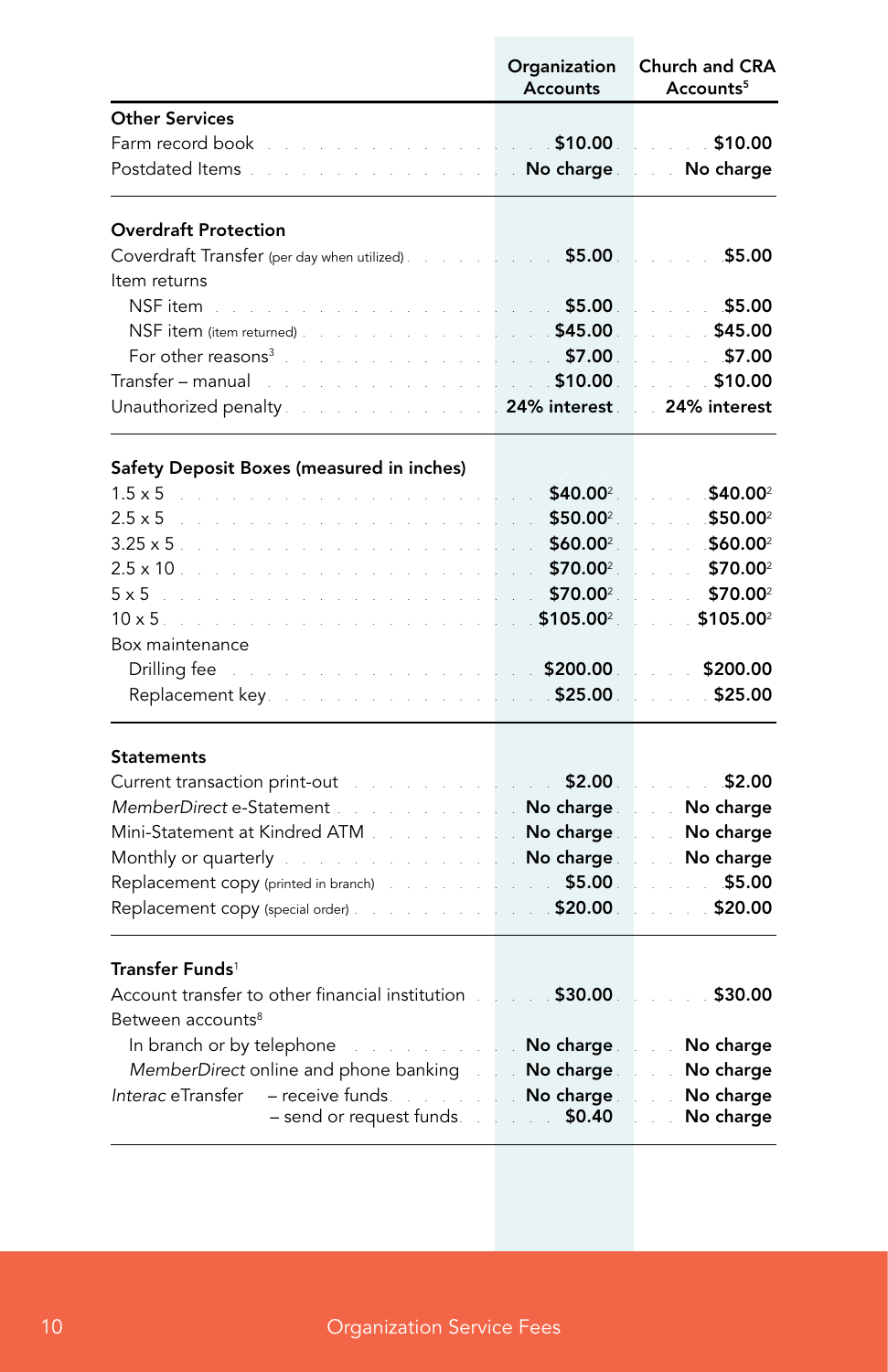|                                                                                                                                                                                                                                | Organization<br><b>Accounts</b> | Church and CRA<br>Accounts <sup>5</sup> |
|--------------------------------------------------------------------------------------------------------------------------------------------------------------------------------------------------------------------------------|---------------------------------|-----------------------------------------|
| <b>Wire Funds</b>                                                                                                                                                                                                              |                                 |                                         |
| Amendments and traces<br>a sa sa sa sa sa sa sa sa sa tara                                                                                                                                                                     | \$30.00                         | \$30.00                                 |
| Incomina <sup>3</sup>                                                                                                                                                                                                          |                                 |                                         |
| Canadian/foreign funds. The contract of the contract of the contract of the contract of the contract of the contract of the contract of the contract of the contract of the contract of the contract of the contract of the co | \$3.50                          | \$3.50                                  |
|                                                                                                                                                                                                                                | + Central 1 cost                | + Central 1 cost                        |
|                                                                                                                                                                                                                                | (varies)                        | (varies)                                |
| $\mathsf{US}$ funds <sup>12</sup>                                                                                                                                                                                              | \$6.00                          | \$6.00<br>$\sim$ 100 $\pm$              |
|                                                                                                                                                                                                                                | + Central 1 cost                | + Central 1 cost                        |
|                                                                                                                                                                                                                                | (varies)                        | (varies)                                |
| Outgoing $3$                                                                                                                                                                                                                   |                                 |                                         |
| Canadian/foreign funds. The contract of the contract of                                                                                                                                                                        | . \$20.00                       | \$20.00                                 |
|                                                                                                                                                                                                                                | + Central 1 cost                | + Central 1 cost                        |
|                                                                                                                                                                                                                                | (varies)                        | (varies)                                |
| $\mathsf{US}\ \mathsf{funds}^{12}$                                                                                                                                                                                             | \$20.00                         | \$20.00                                 |
|                                                                                                                                                                                                                                | + Central 1 cost                | + Central 1 cost                        |
|                                                                                                                                                                                                                                | (varies)                        | (varies)                                |
|                                                                                                                                                                                                                                |                                 |                                         |

#### We also offer the following for your convenience:

- Account Inquiries
- Assistance with moving your accounts to Kindred
- Bill Payment Remittance Processing
- Direct deposit payroll
- Extended Area Services
	- Business Reply Mail envelopes
	- Drop boxes

Toll-free telephone numbers

Federal Government payments Citizenship and immigration payments

CRA payments (tax remittances)

Customs remittances

Direct deposit

Business Payment Solutions

Mastercard cash advances and payments

Night deposits

Travel insurance